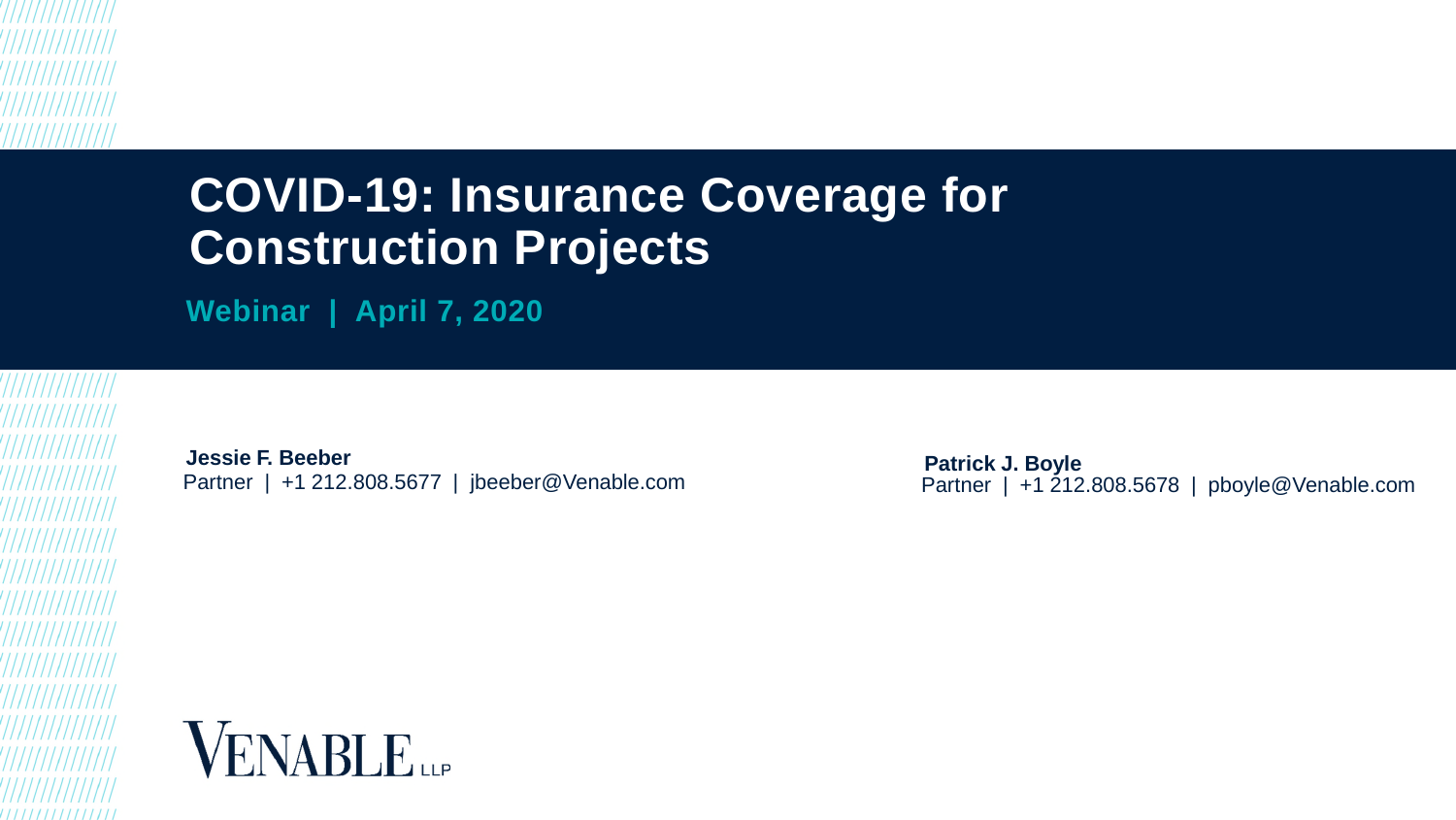## **Reading Insurance Policies**



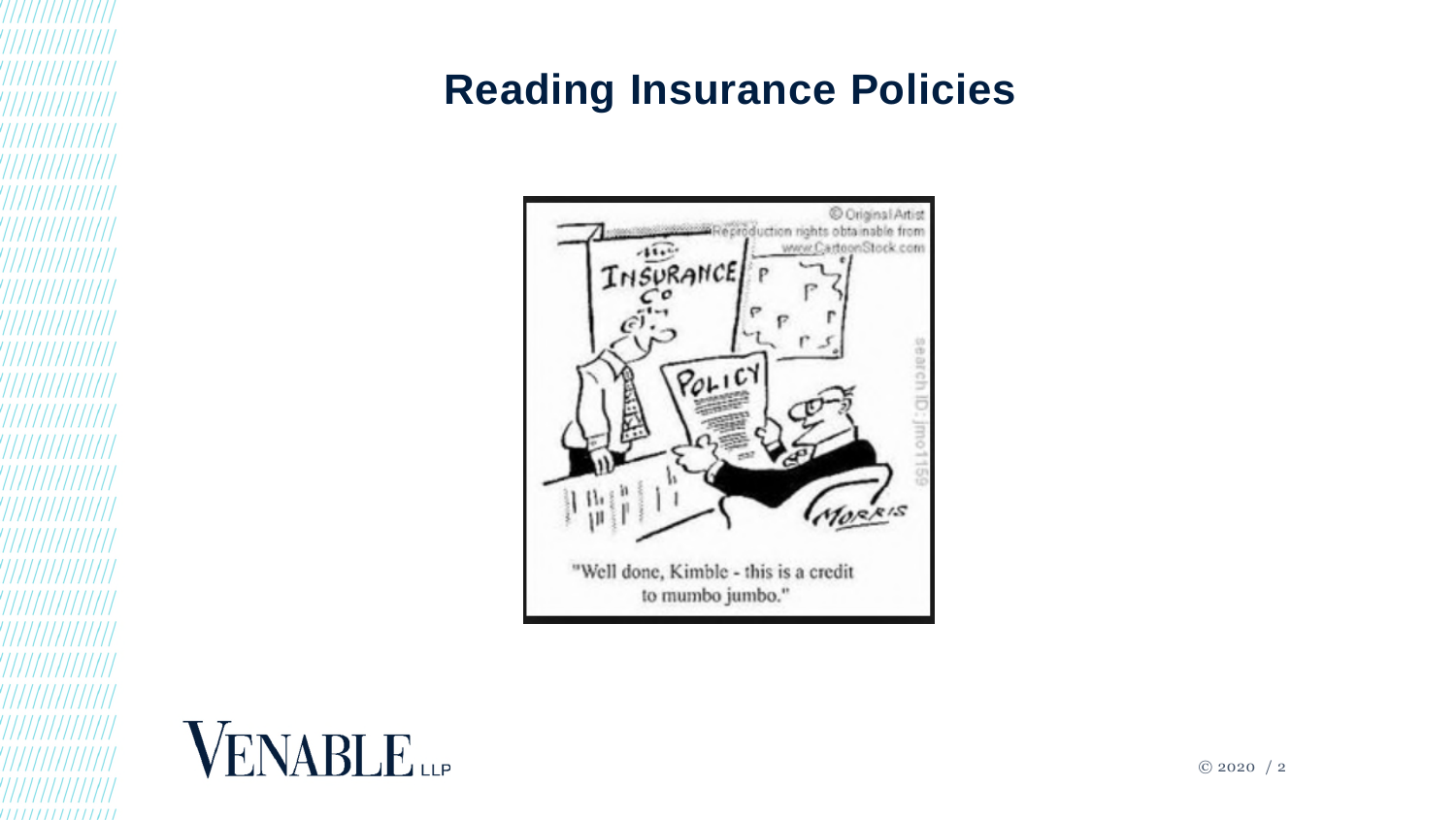

- **Property Policy**
- Builder's Risk Policy

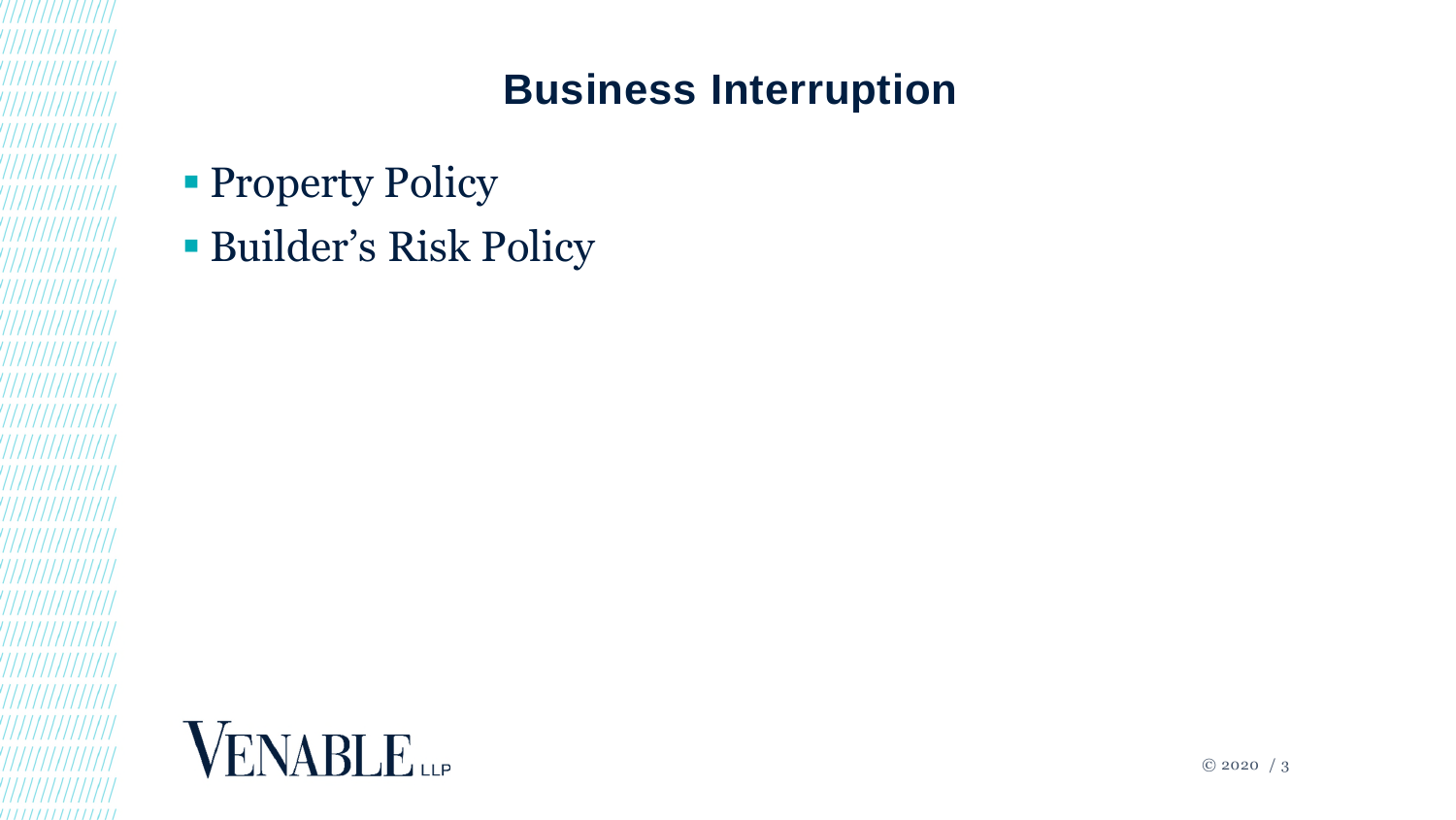

- Coverage Clause: Three Elements
	- –Loss (physical)
	- –To covered property
	- –From specifically named perils, or all risks not excluded

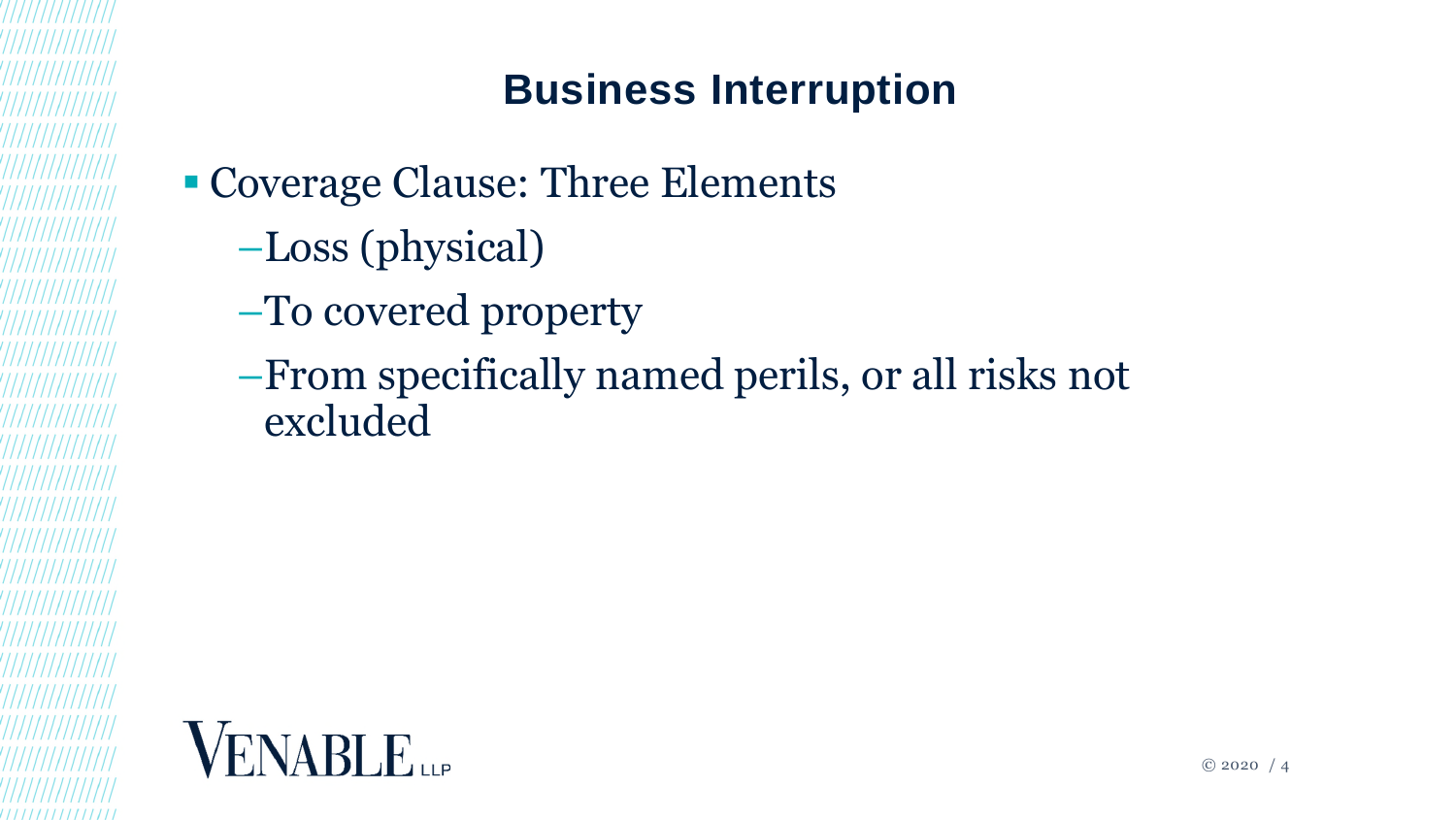"Loss means direct physical loss or direct physical damage."

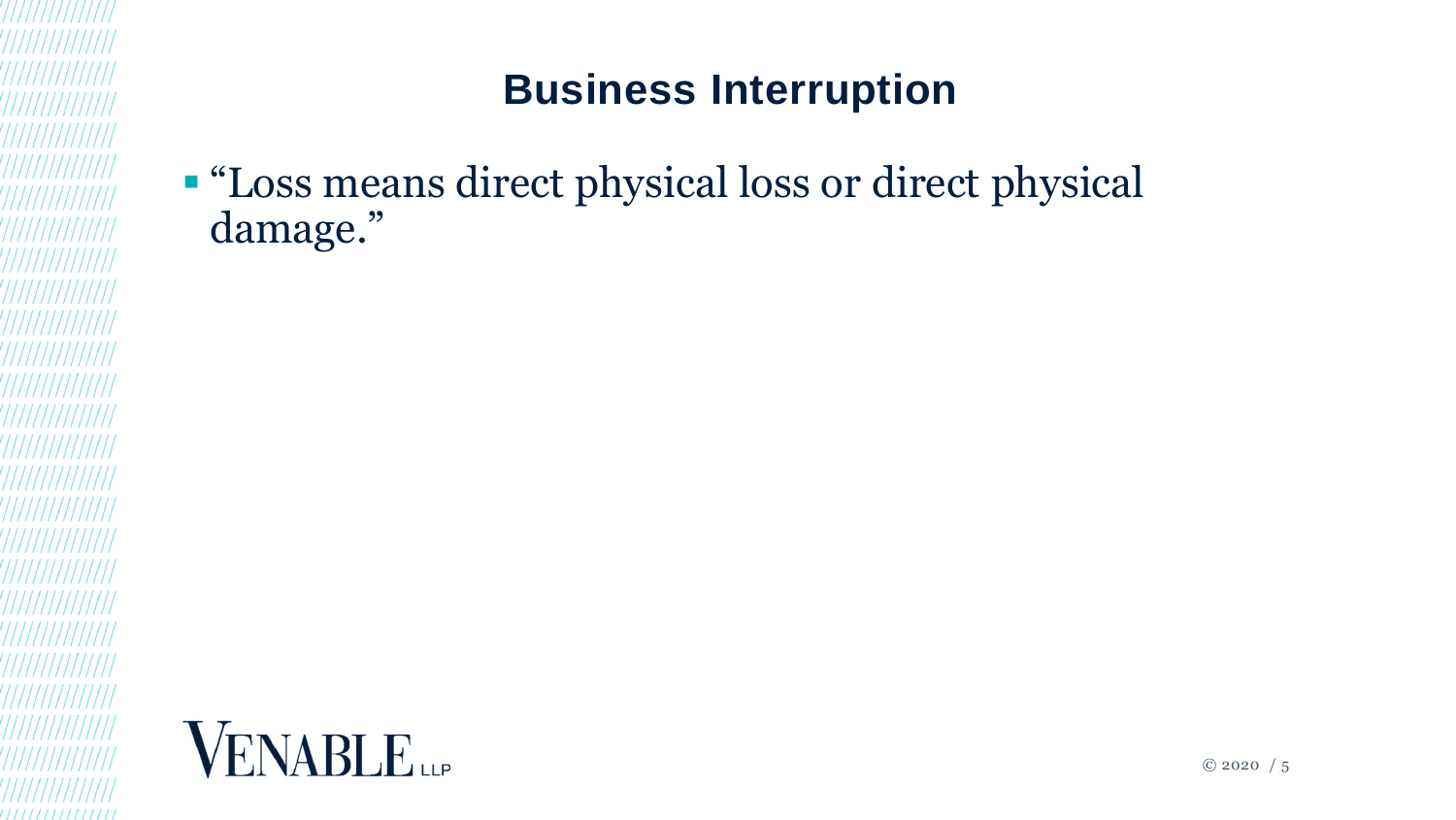- What is physical? Can be perceived by 5 senses.
- *Gregory Packaging, Inc. v. Travelers:* "Property can sustain physical loss or damage without experiencing structural damage."
- Instead, generally requires that property be "uninhabitable" or "unusable."

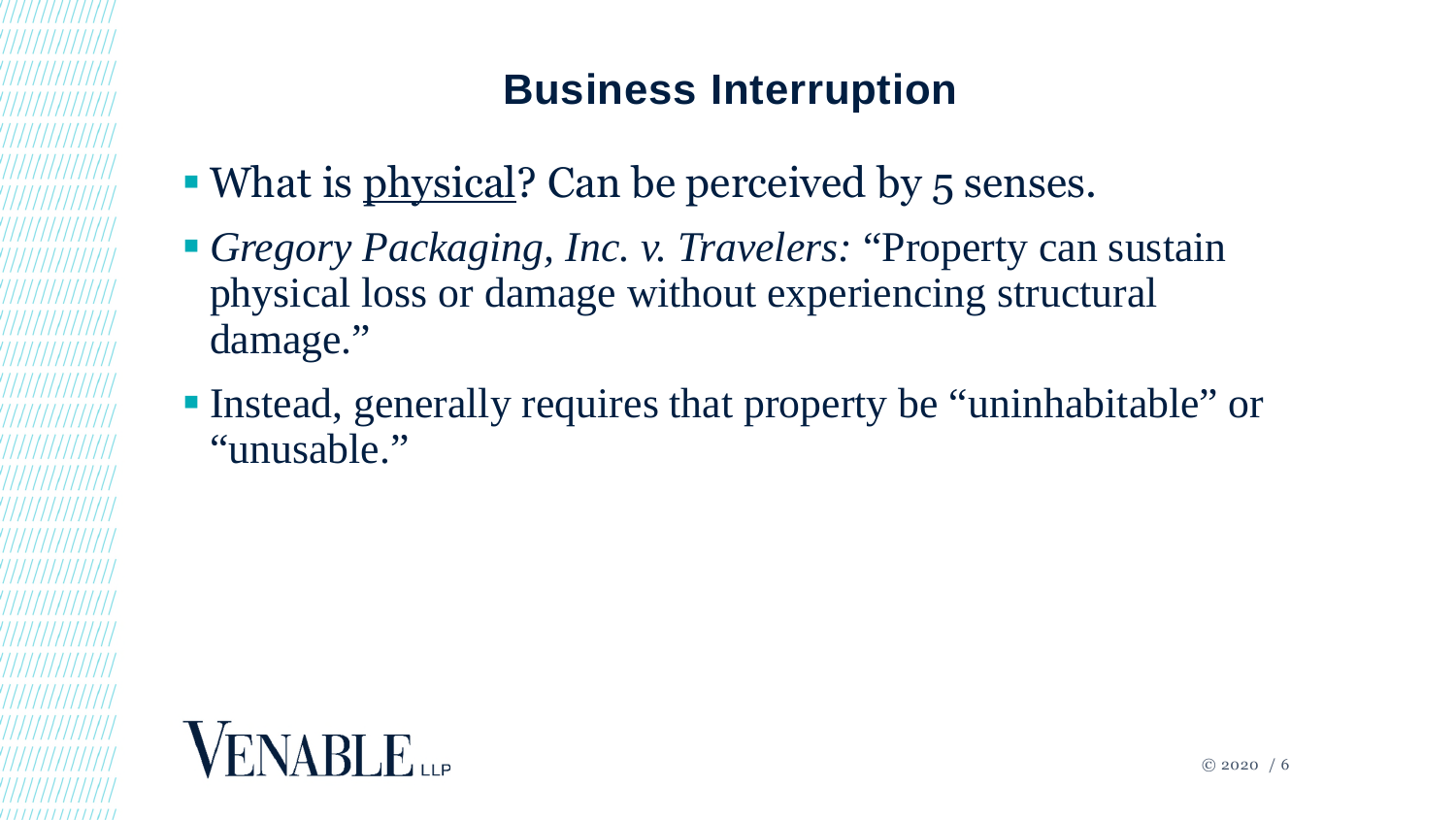

- Covered Cause of Loss
	- –Named Perils
	- –All Risk
		- Watch Out for Exclusions

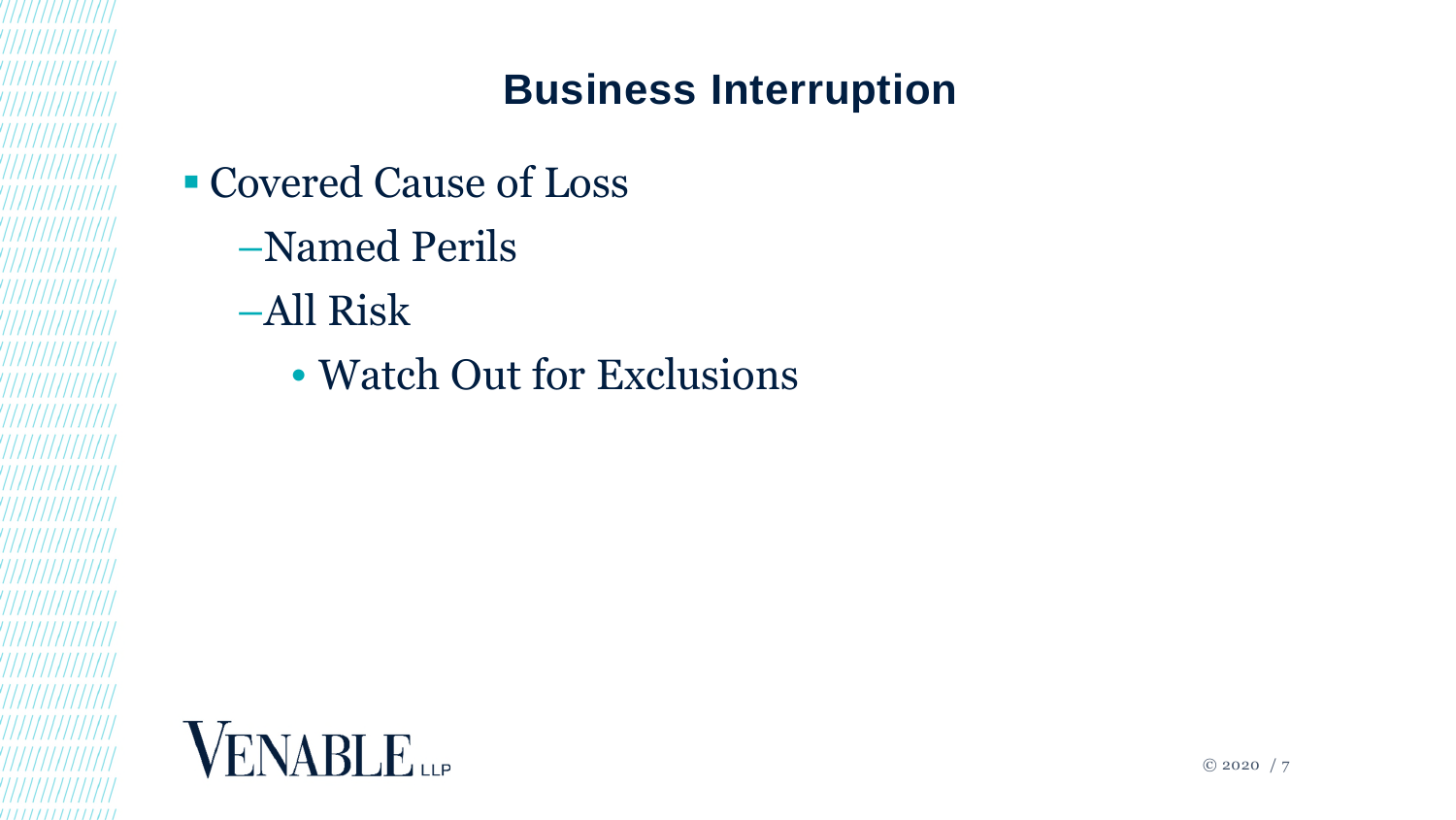### **Exclusion of Loss Due to Virus or Bacteria**

We will not pay for loss or damage caused by or resulting from any virus, bacterium or other microorganism that induces or is capable of inducing physical distress, illness or disease.

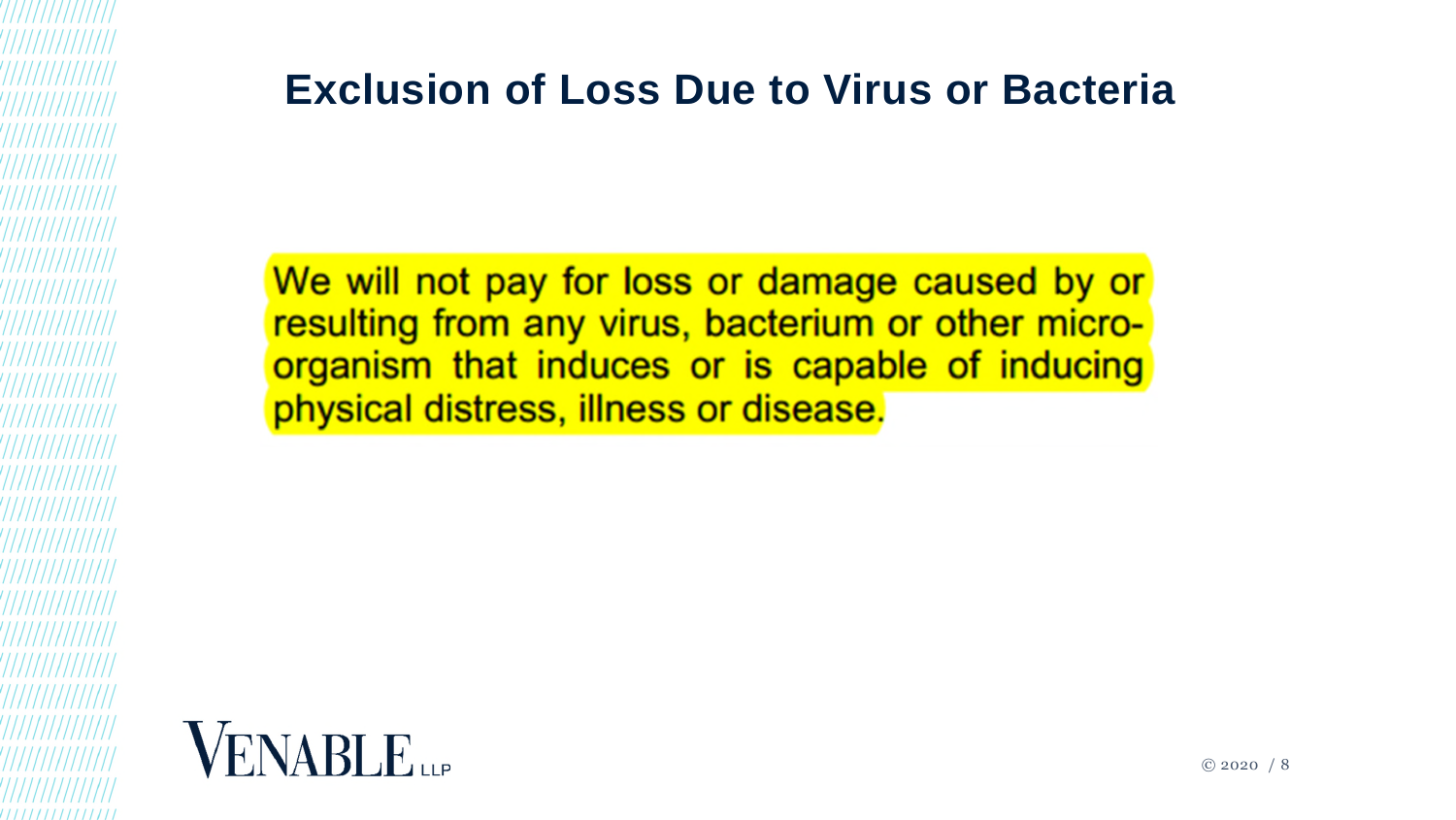# **Pending Legislation**

- Louisiana, Massachusetts, New Jersey, New York, Ohio, and Pennsylvania
- Would require insurers to cover business interruption losses from COVID-19

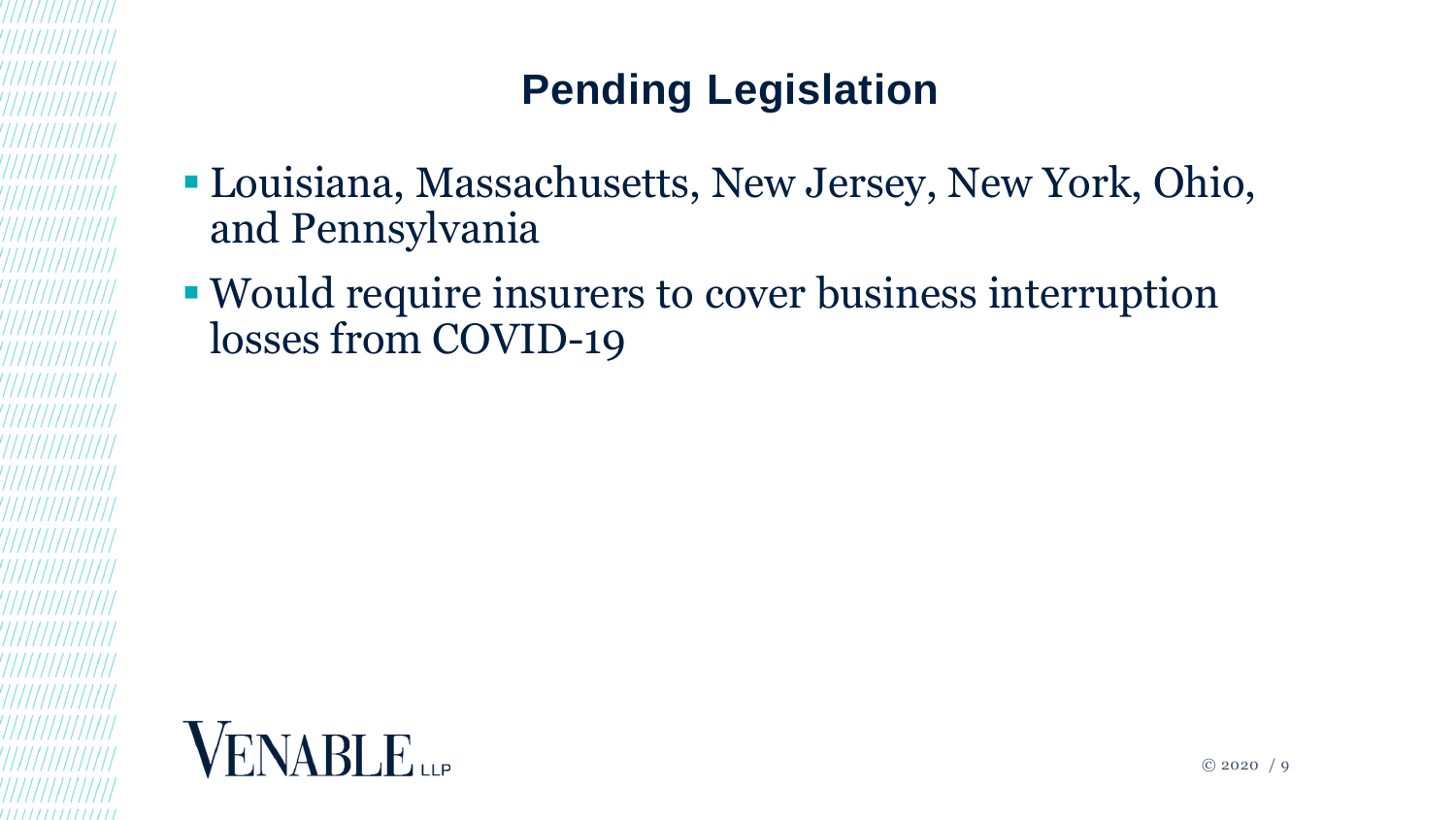# **Pending Legislation**

- Retroactive?
	- –"Existing Policies" What if you renew?
- **Limitations?** 
	- –Small Companies (MA <150; others <100)
- Funding? Who is paying for this?
	- collecting pro rata from all licensed insurers
	- collecting only from property and casualty insurers
	- collecting only from business interruption insurers

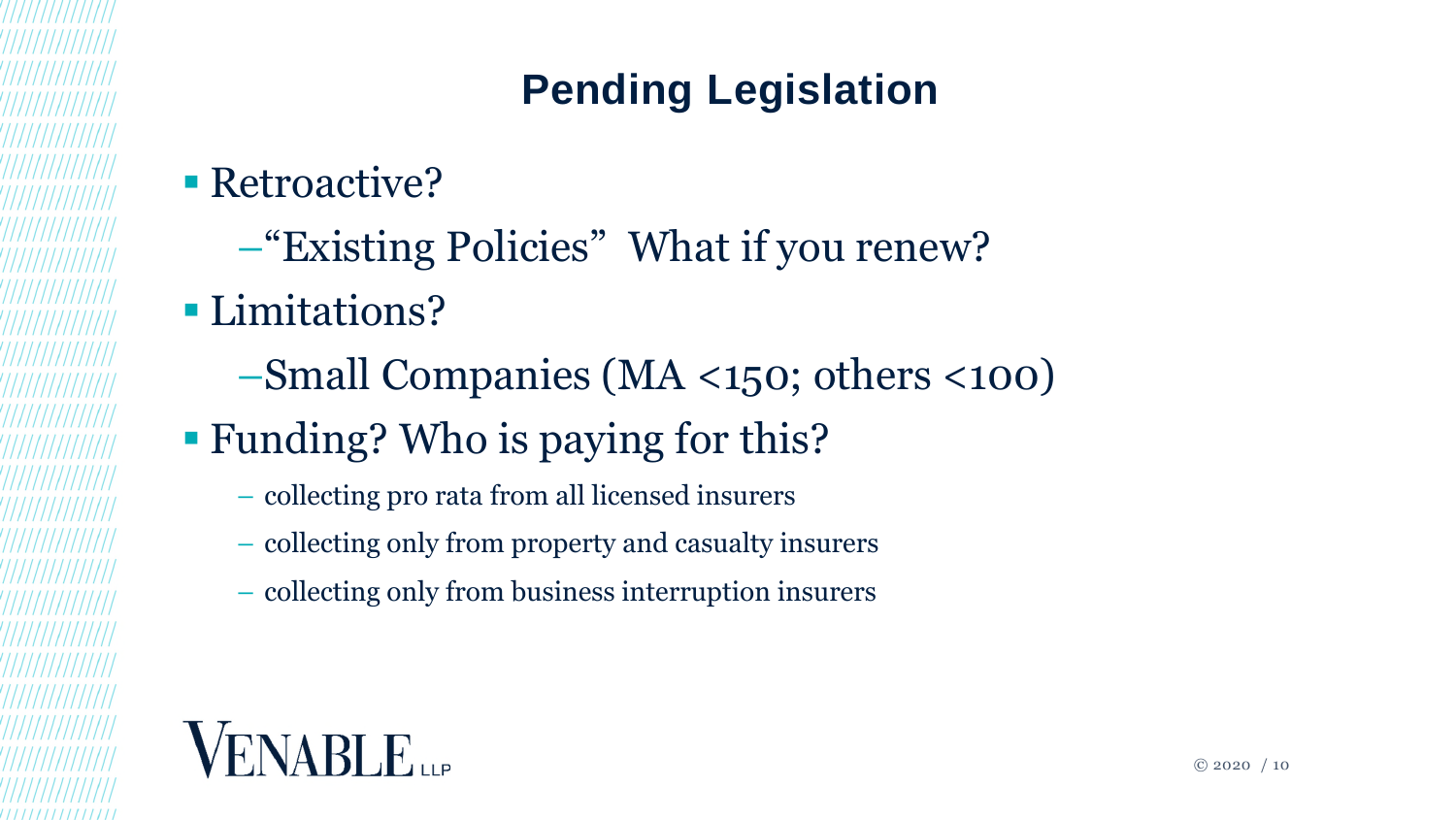# **Additional Coverages**

- Soft Costs
- Civil Authority

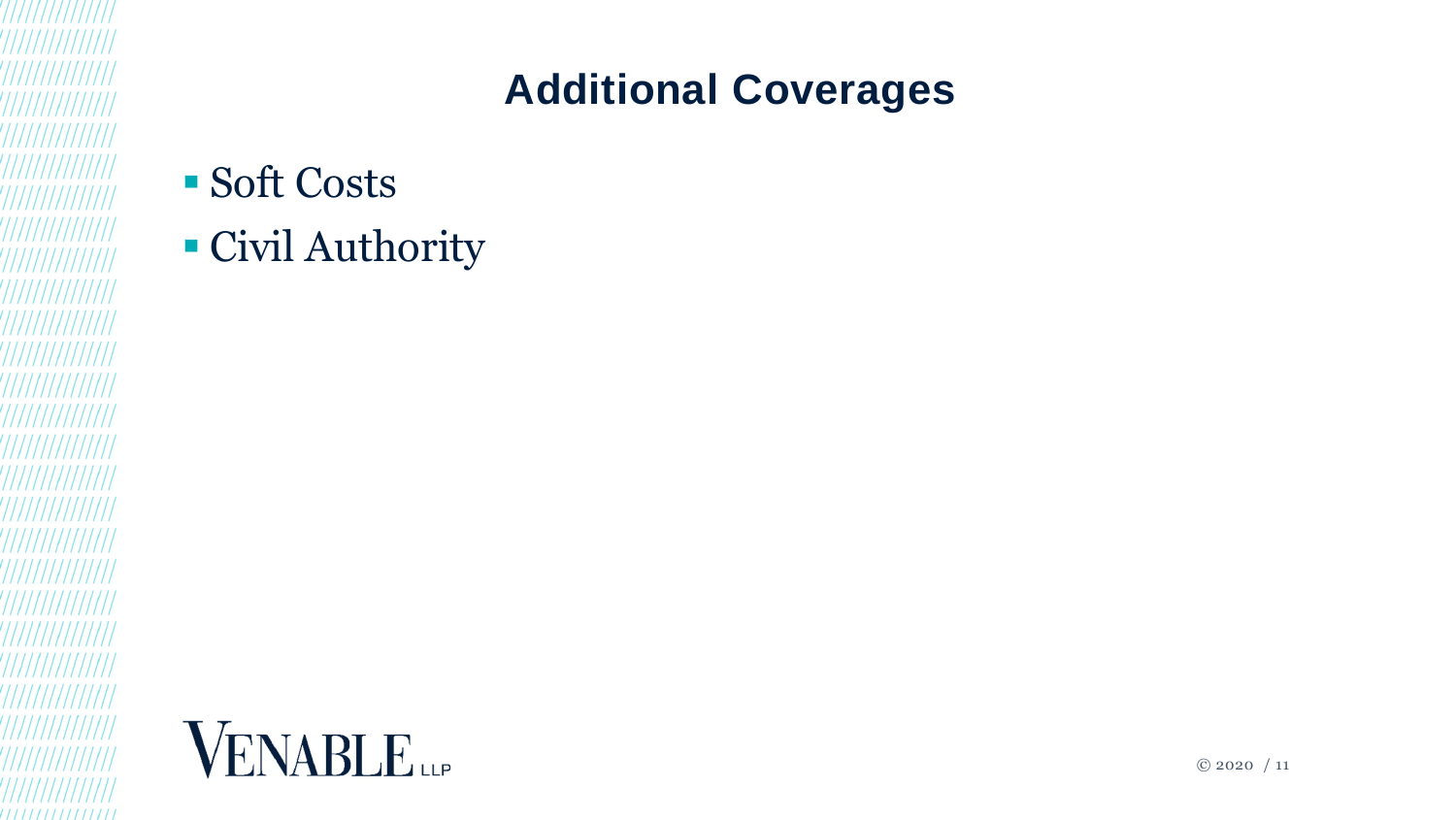# **Soft Costs**

- Expenses incurred during a delay of the project
- Directly caused by a covered cause of loss
- Very specific expenses:
	- –Extra interest on borrowed money
	- –Architect, engineer and consultant fees
	- –Legal fees for lease negotiation

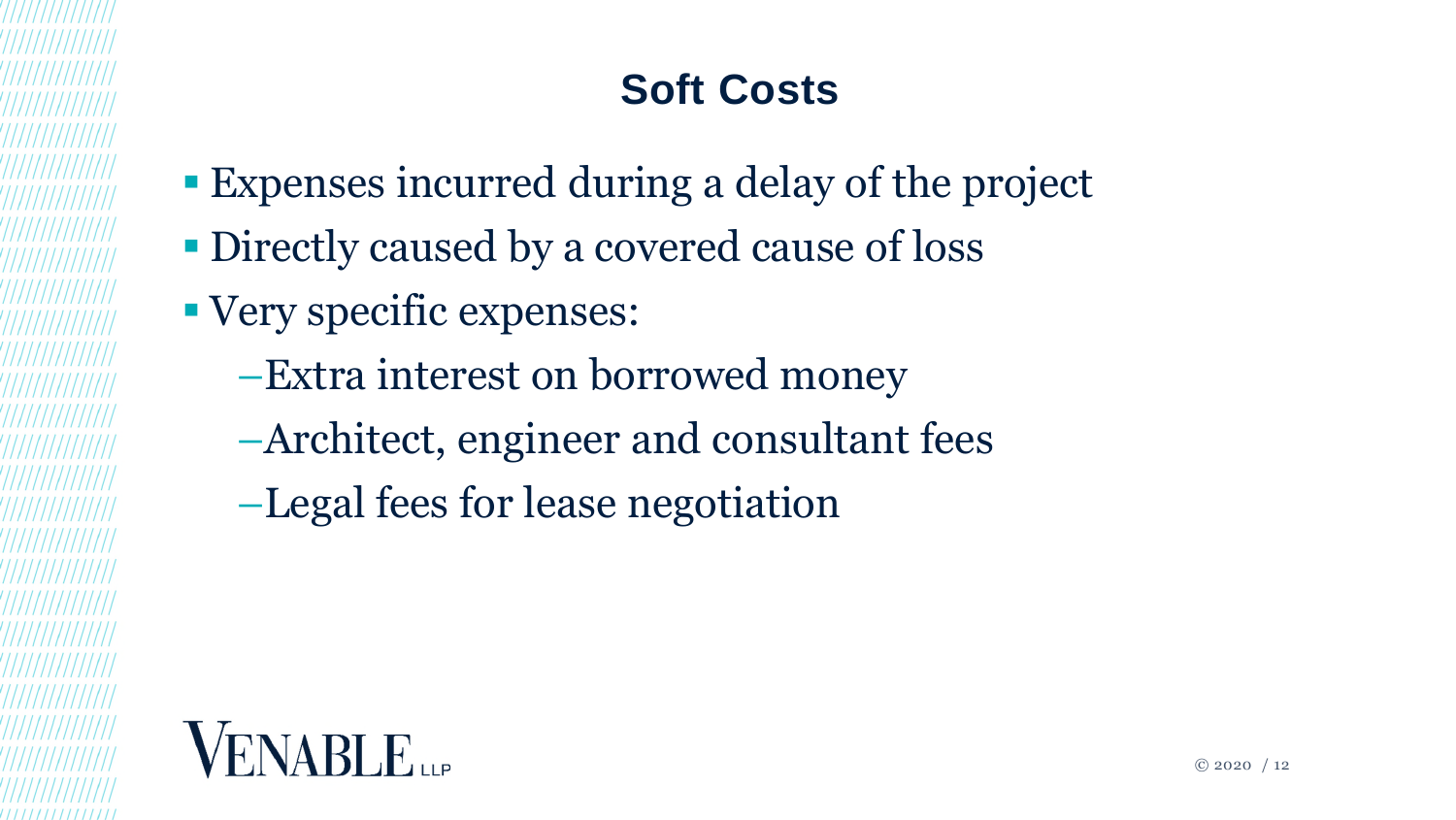# **Civil Authority**

- Extra coverage under Business Interruption
- **Loss of business income, extra expense and contract** penalties
- Caused by "action of civil authority" that prohibits access to your site
- Do you need a physical loss?

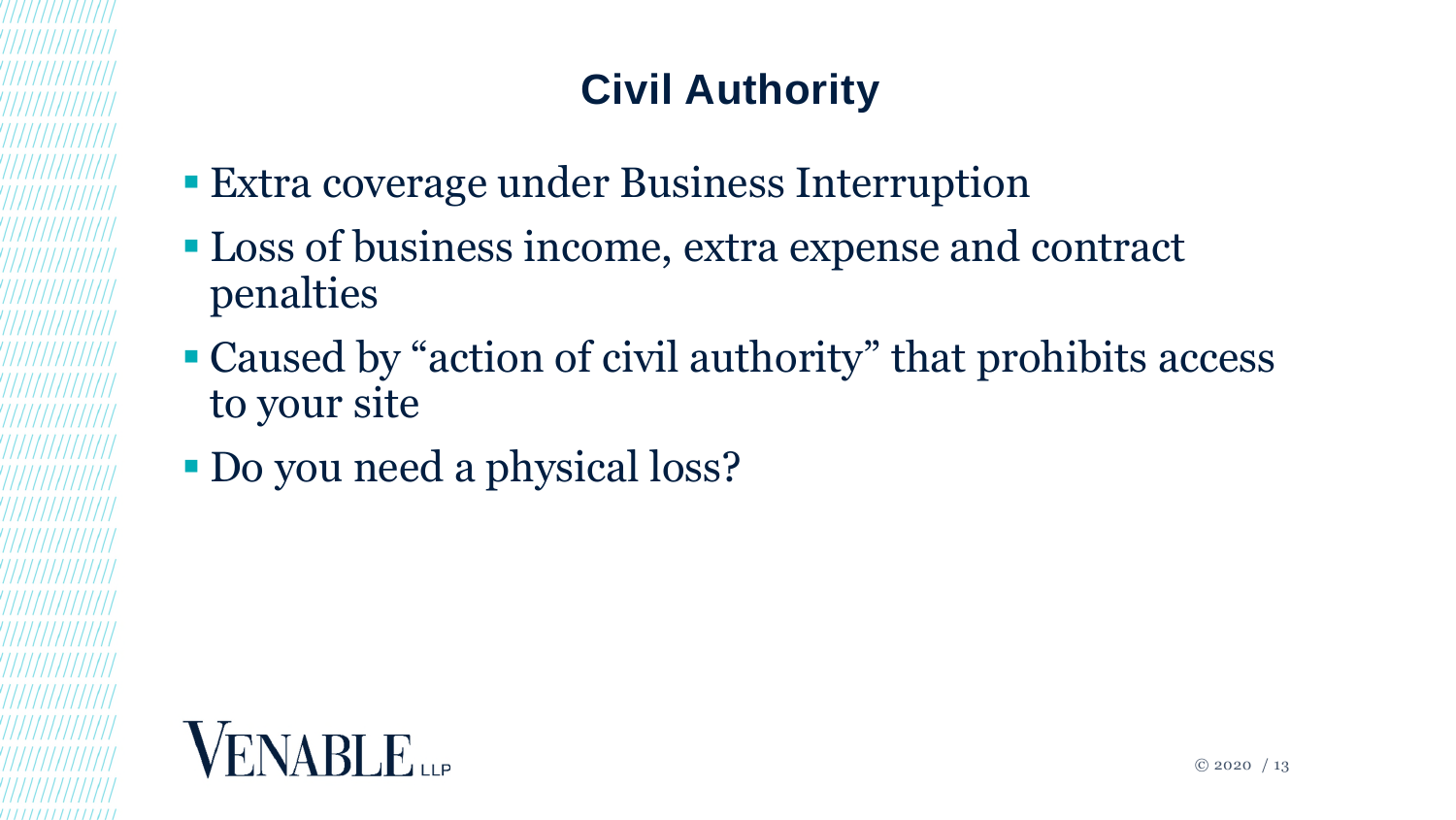#### **Thank You**

© 2019 Venable LLP.

This document is published by the law firm Venable LLP. It is not intended to provide legal advice or opinion. Such advice may only be given when related to specific fact situations that Venable has accepted an engagement as counsel to address.